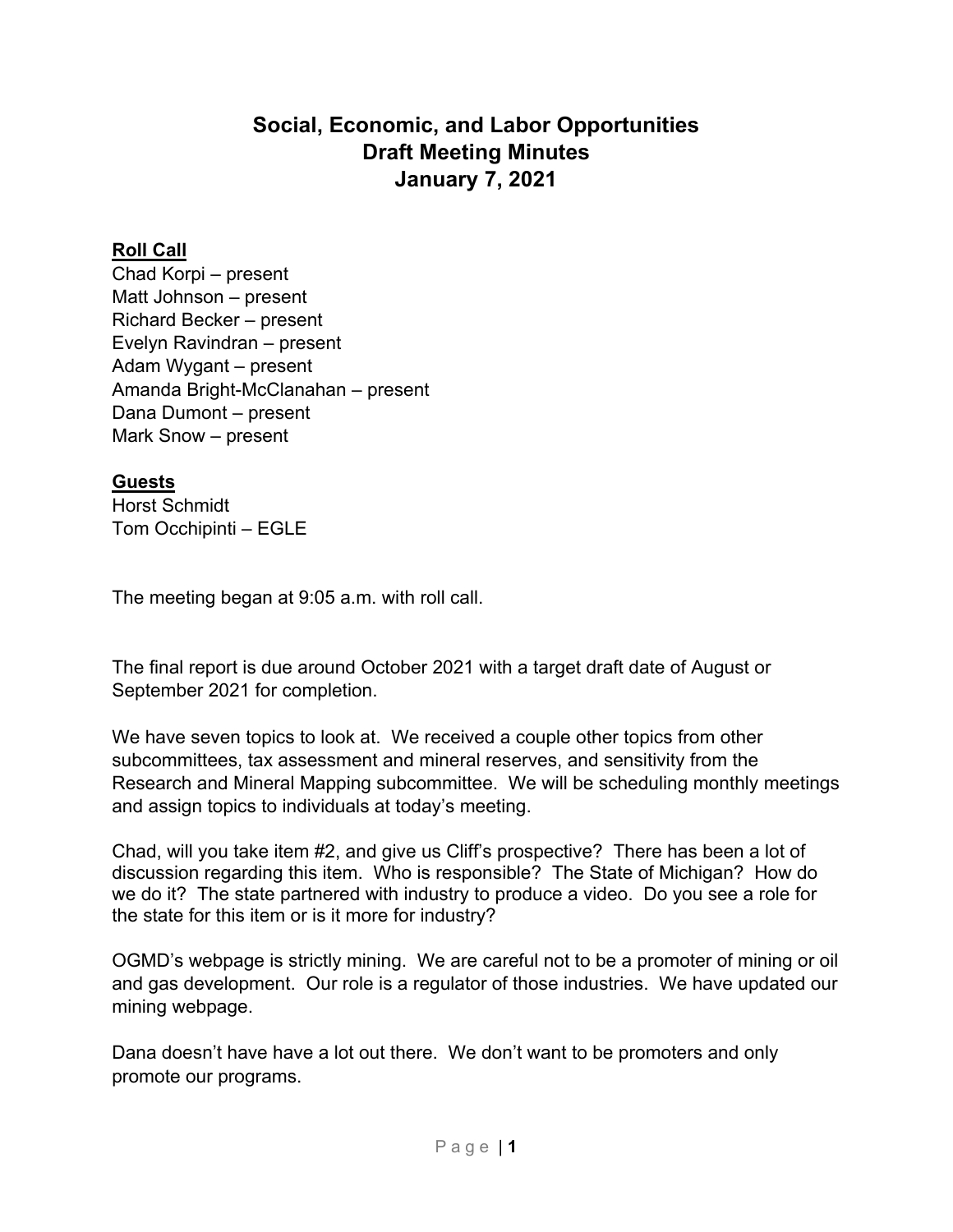Amanda said MEDC is different. We have focused industries we promote. Mining is not directly featured on our webpage. We don't have the same regulatory functions as EGLE or the DNR, but we can talk about it.

Matt asked if the the aggregate industry have any importance of aggregates in Michigan. Rick had had something put out on how much each family uses.

We can go through each topic and add bullets for more detail. Do I have a volunteer to take #1? Amanda will take a whack at it (Assemble and disseminate information on the economic and social impact of all types of mining (extractive industries) in the State of Michigan.

Item 3. There is a big umbrella with his one. Matt was appointed to the Board of Control. I had a couple of conversations with them. The skilled trades engineering and soft skills are needed to maintain mining operation is a broad topic. I received emails from former Michigan Tech graduates since my appointment. There is a need for this. Chad, from the skilled trade development, this is more of a regional issue. There is a new training center built between Negaunee and Marquette. What are the word force needs?

Rick mentioned they have a challenge with hiring. Matt asked if they have trouble filling jobs? Rick responded that they don't; however, Cliffs has hired a few mechanics recently but none since 2011 when we filled 100s of jobs.

Matt is in a good good position in the UP. We could not find an E and I technician and added a sign on bonus and still couldn't find anyone. Mark asked what the does E and I stand for? Matt responded: Electronic and Instrumentation engineer. Anyone want to take #2? Can the committee make recommendations? We have a program for high school students to take on skilled trades while attending high school. We have 60 students enrolled each year , and the program is for three years. How will we fund this when Eagle closes?

Rick doesn't have anything like that in Southeast Michigan.

A couple other communities have sustainability of funding models, but it's not great. Rick will try to get tours of colleges. We don't have anything like you outlined.

Matt will email Rick more information about it. It's a remarkable program. From the skilled trades prospective, what skillset is needed in aggregates?

Rick said they have no skill set. We hire and train people. We have a training center, but we never hire anyone from there.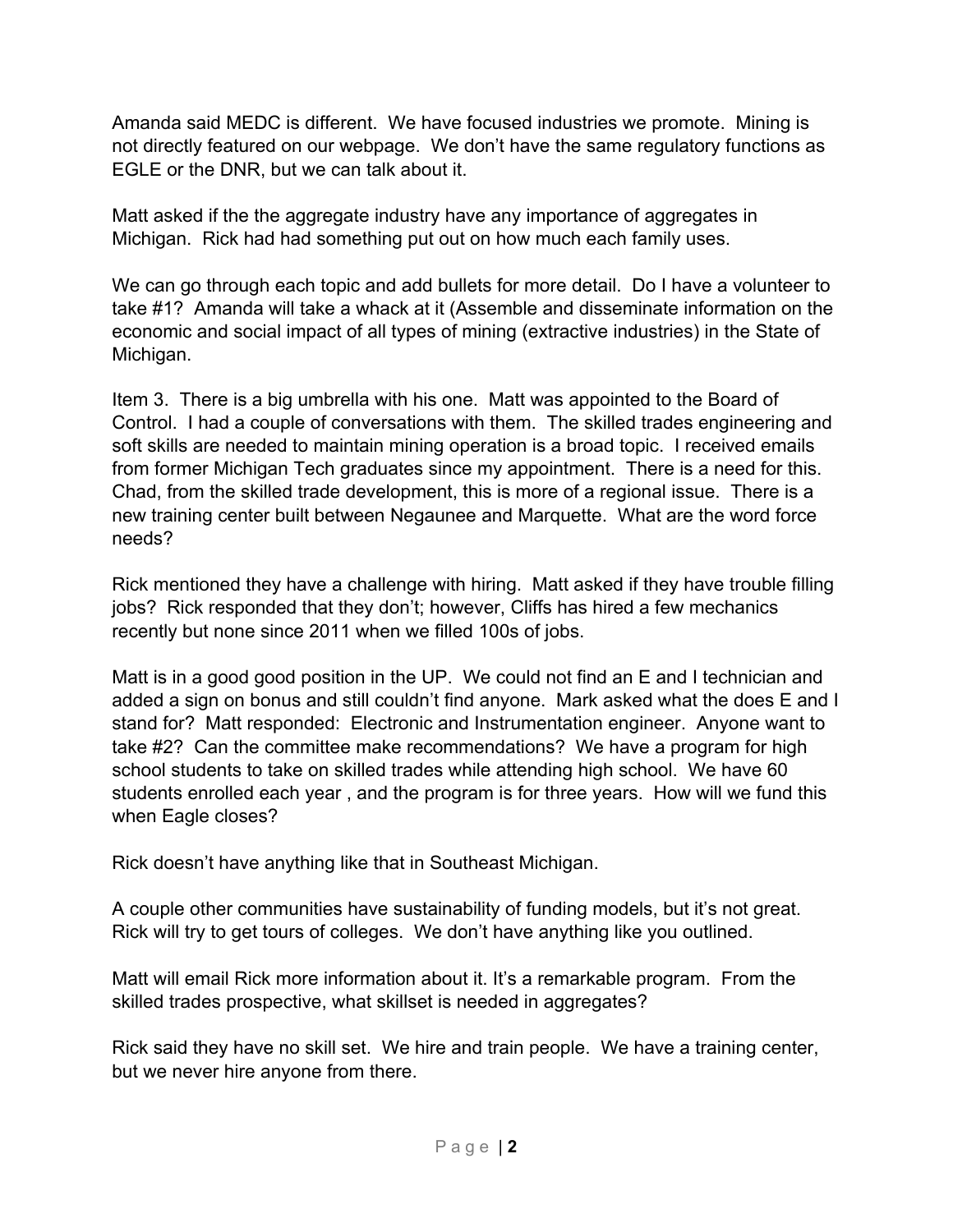We need to look at reclamation for the mining future and sustainable skill set. We will look at tat opportunity. Mat will will take on #2.

We need more development of the mining program. Forestry is necessary with reclamation. GIS Specialist are needed, too. We need to use Mine and Environmental Engineers. We need to look at mining from a global scale, and anthropology is one. You can study society and it is important although not so much in Michigan.

Chad said they are involved in mining pay in a different pool to support unemployment. There could be a shorter duration of benefits. Evelyn mentioned that maybe we could do cross training. People have more than one skill set to use for different industries or mining processes. When laying off miners and having different pools, how would these people be identified?

Matt said that Eagle focuses on cross-training. The more skill set you have, the more you know, and the better trained you are to earn more money. People will be more employable when Eagle Mine closes.

Item #4 connects with #1 a little bit. We already have a couple of bullets, but this could be a subset under #1. Amanda thought #4 belongs with #1. Some bullets from #1 are directly related to #3 as well.

We need to talk about the importance of sustainability and long term land use, too. Matt will add those under item # when I send the list out again.

With #5, there are two different issues listed under here. I will call the person who added permitted fees for clarification. It has to do with getting a permit for ore bodies and then you get more. I did a little review on tax bodies. We pay tax on our revenue.

Rick said that permitting fees are all over the board for us. I don't know what you're looking for. We pay property tax on some locations. What are we trying to accomplish with this one? The general public knows a little bit about this. We might be able to educate people. Industry pays taxes and this is how they're used. Rick can share how taxes are used.

Is the impact fee a local fee? It's not a typical regulation, right? It's correct, Rick responded. If we're the primary user of a road, why should taxpayers pay? Rick pays an impact fee as a tipping fee is illegal. Southeast Michigan is the only industry that pays to use the roads. Aggregate reserve is not on a main trunk route, so we had to maintain it.

With the aggregate industry, you're typically always in someone's backyard. Another challenge is we all pay taxes under a different scheme and they aren't comparable. For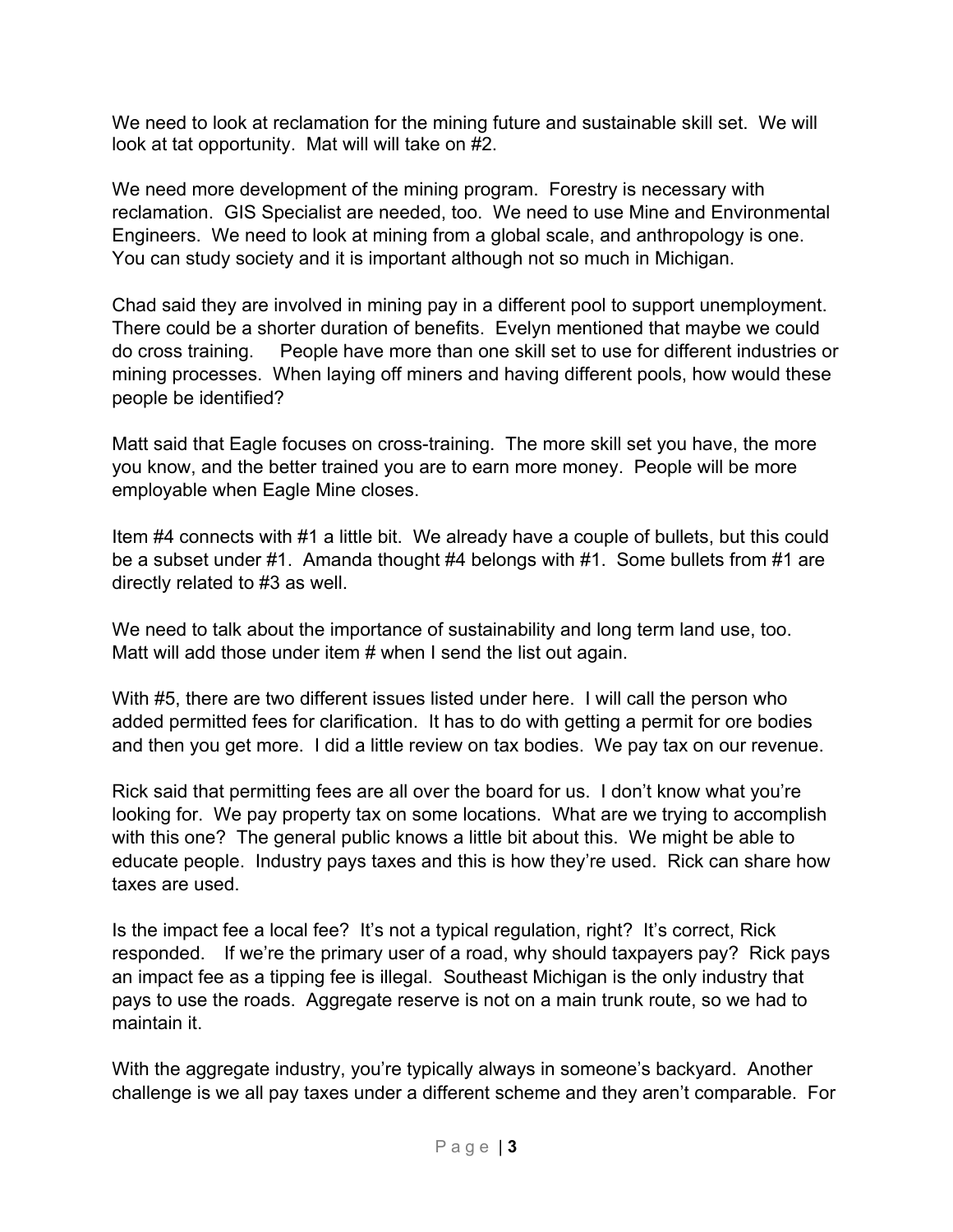this item, what problem are we resolving? No tax for Eagle is easily implemented. It took one year of negotiations to write it.

Mark said that OGMD has severance calculations for ferrous metallic mining. Adam works on these for ferrous and nonferrous. Sand dune mining, too. Do we tax mineral reserves in any industry? Mark isn't aware of it.

We are not paying for Mineral reserves in the ground. When mining, do you pay taxes? If they aren't mining, there are different rates, said Rick.

Evelyn asked if Michigan has taxes and Mark said we do with sand mining. We can highlight NREPA and add meat on the bones for #5.

The second part of this is permitting the correct reserve, but I'm not sure what this is referring to. For tax, it's more of a review of how the industry is taxed. Anything controversial will be sensitive whether you are mining or not. Companies play a role in easing controversy with any topics. Industry can be a responsible operator, but I don't know how to recommend that. If mining industry says we're following the law, that isn't enough. I worked with Canada regulators on this. Here are suggestions to them to make them responsible. It has to be part of the company's culture. Maye we can define that. Any feedback?

The highlight would be being proactive in engagement when a new site comes online. Maybe we need a cookbook on how this should look with public engagement. The Canadian DRN promoted this.

What communities have are different rights in the areas like tribal governments? Matt knows companies shy away from tribal communities because they don't know how to engage, and it doesn't play out well later in the process. I got a letter regarding how to engage with the Kewanee community.

It's more than tribal communities. Who is using the land or who are the stakeholders? Matt will take #6 as he is pretty passionate about it. Item #6: Sensitivities from regulators, elected officials, and community towards mining results in consequences that delay in regulatory decision making. How does the mining industry move away from being treated differently than other industries?

Any other ides on this one? One issue is permitting fees. If you build a billion dollar facility like Eagle mine, permitting fees are too small. Here the third party regulator to review permits. It was denied by legislature. We did not want to increase tax or fee. We want to ensure regulator have resources to review permits.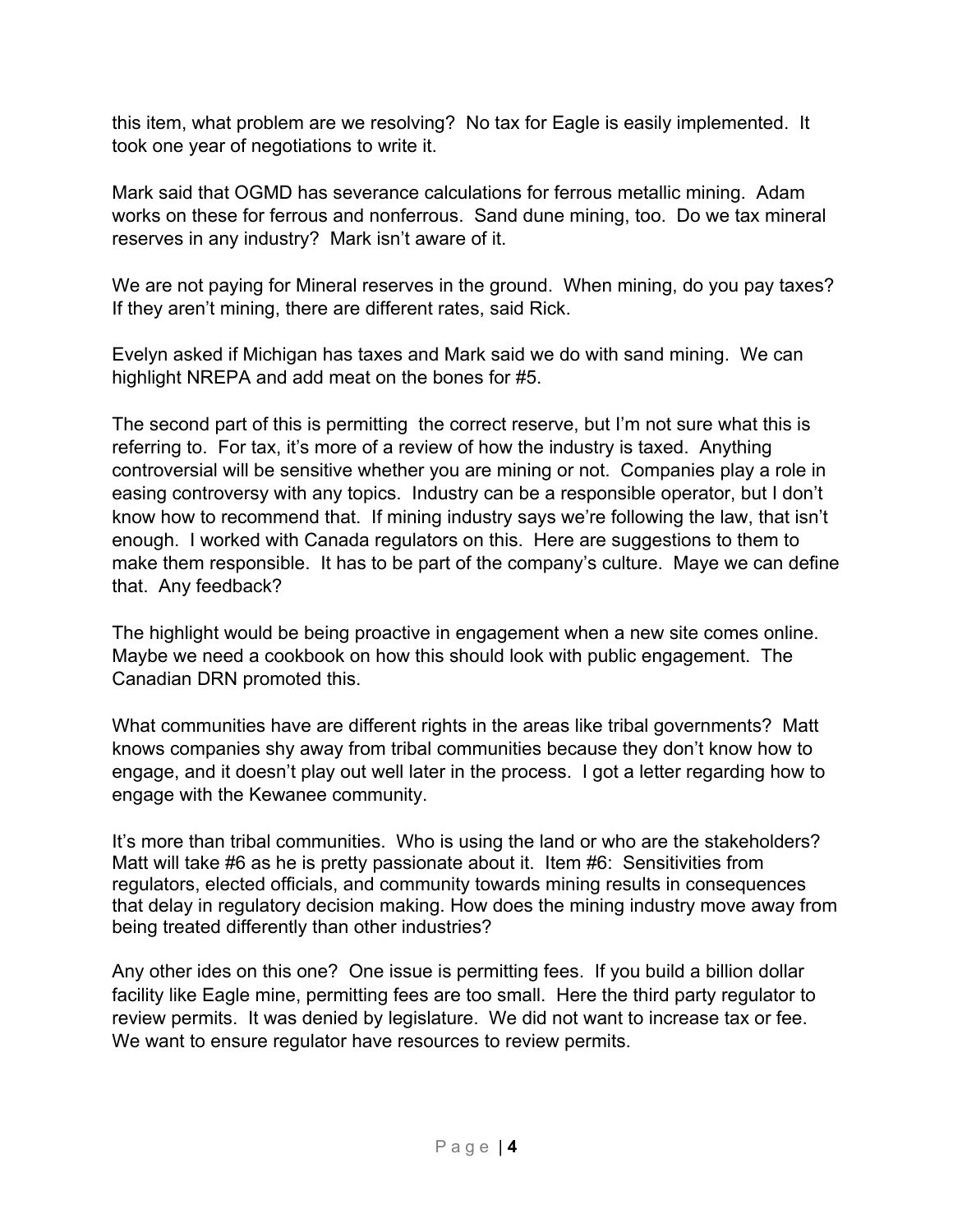Adam will bring this up in the Regulatory Policy subcommittee meeting tomorrow. I spent some time looking a Montana's above ground tailings management facility. The Dam Safety Tax Force has some say in tailings. We need to raise the trust level with the public. .

Matt would like to see the outcome after the report is submitted and find more research money. What practices should Michigan apply? If Eagle wants to fill slopes with tails, we cannot do it without changes to the law.

Adam hopes this comes out of the Regulatory Policy subcommittee. Mike will start wearing all subcommittees information into one document. There are regulatory gaps are important, so we don't have policy gaps.

Tax assessment and mineral reserves was sent to this subcommittee. How is industry taxes? There are separate issues, permitting tax reserve and no industry pay tax on a reserve. Permitting correct reserve may not fix the tax assessment. The last topic is #7. How do we maintain/achieve public trust? Don't know if there are action items. It might be the test after the committee is done. Having organized meetings?

This report will have recommendations not necessarily concerns even though they are discussed. We can highlight key things but touch on things with no consensus on it.

Can we call on elected officials to educate the public? I few had a townhall meeting; this would be an opportunity. We could help elected officials educate the public. Once the report is shipped to legislators, maybe we could include cliff notes as why it's important. Legislators are busy and may not even read the report. Industry groups have legislative days. Instead of mailing to the legislators, how do we boil it down, so they understand?

Are there any fees designated to go to legacy mining? Adam replied there are none at this time. When we have taxes coming in, it's hard to determine where it goes. Iron range resources in Minnesota have funds to help with the clean-up. Areas in Negaunee with old mines and precludes properties that aren't safe and cannot be used. There are a variety of things that fall into this legacy. Permittees bear the burden.

We could combine #4 with #1. Adam, educate us on when the final report is due. September or October. I am hoping to have a substantially complete draft by June. The draft needs to occur over the next 3-4 months since Mike is retiring in May.

Hopefully we can have it finished. We should schedule meetings for February, March, April, and May 2021. The deadline for the report is October 4, 2021.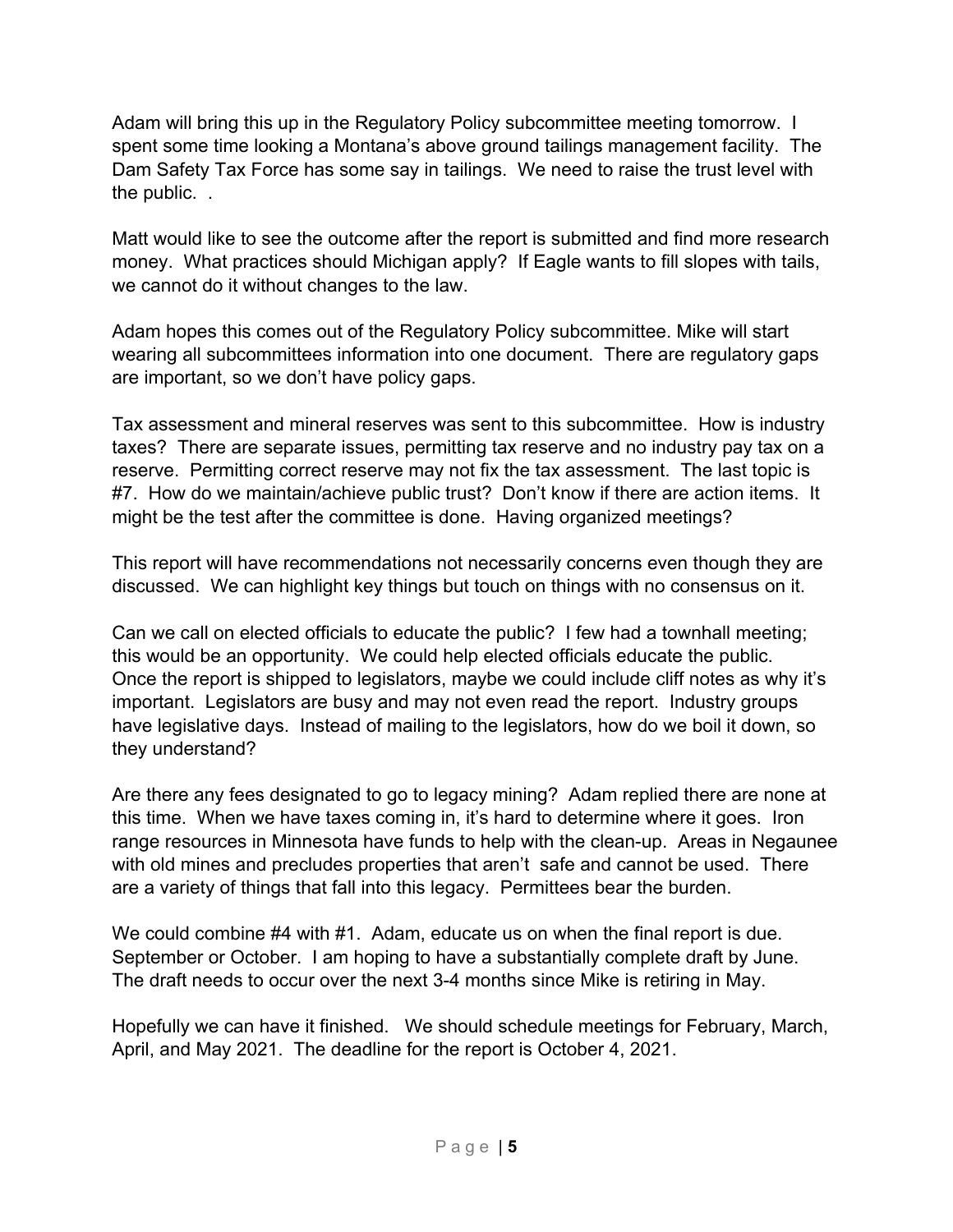We made a lot of progress since the topics have been narrowed down. Are there any comments, suggestions or public comments?

Do we need to approve the October 12, 2020, minutes? Yes. Rick made a motion to approve the October 12, 2020 minutes, and it was seconded by Mark. The minutes were approved.

### **Public comments**

Horst: I was wondering what was meant by tailings spans? Was this a side topic? Adam brought it up in context of trust. Matt's company thought Part 32 permit fees should be higher. There are new standards being developed internationally. In the Montana legislation, a company is responsible for paying for third party. This might fit in with the Regulatory Policy subcommittee.

IRMS standards seem to be that they're using. It seems like their standards are progressive but money issues with mining. Keep down the cost of things that don't create revenue. Mining Action chair spoke with the Dam Safety group and tailings not having personnel to go through the paperwork. We need to convince the legislature there is no free lunch. I am concerned when you educate the legislature. We don't look at problems created by their decisions. It is important to get a balanced view of all this. We are cleaning up Torch Lake and starting a pilot program next year most is GRLI funding which translates to taxpayer funding. I understand why costs are high and things are left behind that may not be fixable.

Matt commented that Horst brought up some some good points. Mining groups should communicate with the public. A lot of mining companies do third arty reviews. How will we change climate change practice?

Horst has been following tailings on the international level. Highland Mining Company in Brazil mines 400 tons per day, and they have a union. The force the company to adhere to regulations even if they don't want to. Without unions, it's hard to flight for mining practices. With the Aquila project, they're tailings for dams is higher than the Landmark Hotel in Marquette. It is possible for the structure to collapse. It is hard if you use upstream design as it's hard to get the slurry to dry out. How do you create this trust when designing?

Adam has folks involved at the national level, and this is one that emerged from these standards. In our mining programs, we have a lot of experts in house. Our agency gets \$250,000 per year that helps with nonferrous mining to help with third parties if needed. Matt said they pay a surveillance fee based on our mine and the mill tonnage.